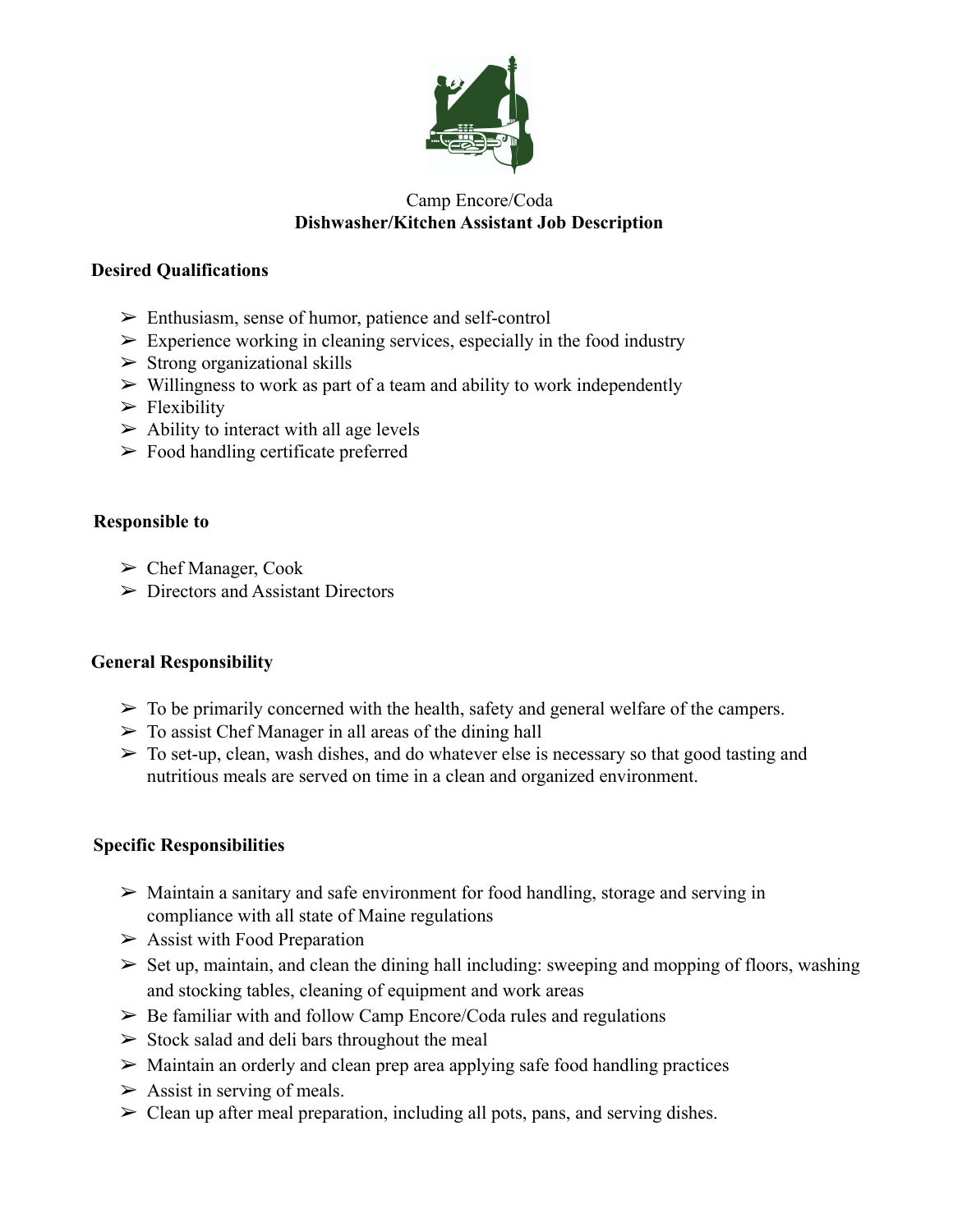- $\triangleright$  Keep floor clean–sweeping and mopping after each meal or as directed by cook.
- $\triangleright$  Re-stock each table after each meal with salt, pepper, napkins and whatever else is standard on the table.
- $\triangleright$  Check each table before each meal to make sure they are properly stocked
- $\triangleright$  Help unload and store supplies.
- $\triangleright$  Help move supplies around the kitchen.
- $\triangleright$  Assist in any area of kitchen or dining hall as requested by the cooks.
- $\geq$  Clean dishwasher area after every meal, maintain a clean dishwashing area during meal
- $\triangleright$  Wipe off dishwasher and keep surrounding area dry and clean
- $\triangleright$  Wipe stainless steel countertops
- $\triangleright$  Store all dish racks under counter
- $\triangleright$  Take out trash to trailer
- $\triangleright$  Empty slop buckets
- $\geq$  Clean garbage out of sinks and under rinse sink rack
- $\triangleright$  Keep area under counters clean
- $\triangleright$  Keep rolling carts clean
- $\triangleright$  Empty drain basket on dishwasher
- $\triangleright$  Sweep and mop kitchen after evening meal every day and after other meals when necessary
- $\triangleright$  Empty all wastebaskets and trash cans in kitchen and the dining hall as they are full and after each meal.
- $\triangleright$  Crush any cans or cartons; break down cardboard.
- $\triangleright$  Put clean trash bag in each wastebasket and trash can after emptying
- $\geq$  Clean up spillage in kitchen and dining hall without being asked
- ➢ Wash and clean all wastebaskets once a week, or more often as needed
- $\triangleright$  Wash and put away all dishes, silverware, and glasses
- $\triangleright$  Make sure all food is off the floor in the walk-in and storeroom, and is on shelves or boards
- $\triangleright$  Help unload supply truck and put supplies away
- $\triangleright$  Prep food for snacks and Camp Trips
- ➢ Assist with Cook out: bring food to Pine Grove, Serve Food, Clean up
- $\triangleright$  Drive\* Trash to trash pit and place in dumpster
- $\triangleright$  Do kitchen laundry as necessary
- $\triangleright$  Clean Grill as necessary
- $\triangleright$  Assist with preparation and serving of parents day meals
- $\triangleright$  Be mindful of cross contamination issues when putting out food allergens, etc.
- $\triangleright$  Complete any other required tasks in and around the Dining Hall and Kitchen as needed
- $\triangleright$  Ability to follow written and verbal instructions and schedules
- $\triangleright$  Be a role model to campers and staff in attitude and behavior
- $\triangleright$  Maintain positive and friendly customer service for campers and staff members
- $\geq$  Clean and set-up of kitchen and dining hall at the beginning of the season
- $\geq$  Clean and close-up kitchen and dining hall at the end of the season
- $\triangleright$  Attend Camp and Dining Services Staff Training
- $\triangleright$  These are not the only duties to be performed. Some duties may be reassigned and other duties may be assigned as required.

\* Only for eligible drivers. Eligible drivers must have a valid license, be 21 years of age or older and have a clean driving record as determined by our insurance company